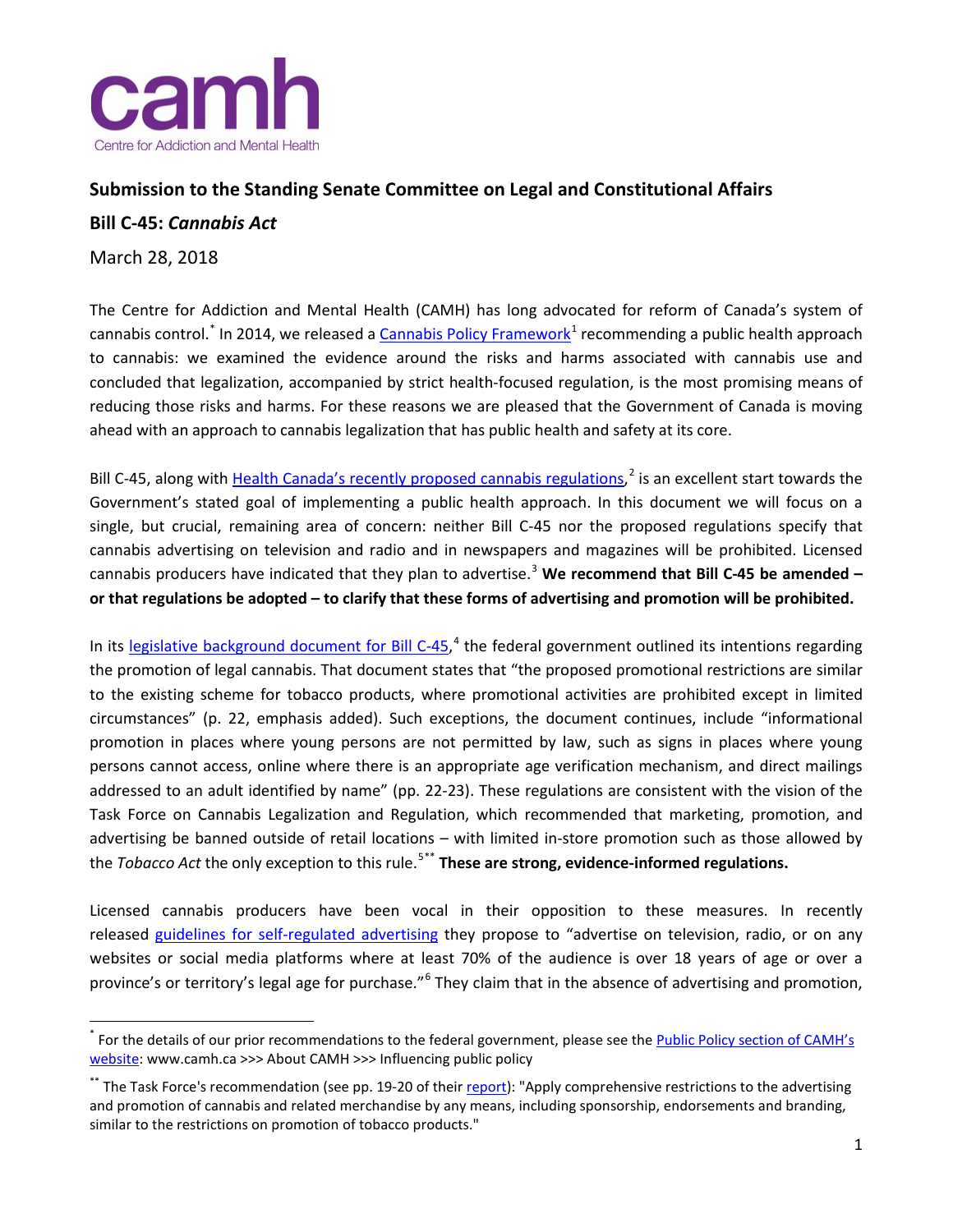consumers will be unable to learn about legal cannabis or distinguish it from black market products.<sup>[7](#page-2-6)</sup> There is a tendency in these arguments to conflate factual product information with marketing, to imply that providing the former is impossible without the latter, and even to misrepresent planned regulations and their likely effects.<sup>[8](#page-2-7)</sup>

These industry claims are easily dismissed. First, in the system towards which Canada is progressing, there will be no mystery as to where legal cannabis can be obtained. Legal cannabis will be recognizable by the simple fact of where it is sold: in government-licensed stores and online channels. At the point of sale, under the Government's recently released regulations, producers will be able to provide all the factual product information consumers need. Limited branding will also be allowed.

Next, the link between exposure to advertising and consumption behaviour is well established. Exposure to alcohol marketing, for instance, is associated with earlier initiation of alcohol use, increased consumption and more alcohol-related harms (especially among young people), as well as normalization of alcohol use and unrealistic expectations about the effects of alcohol. $9$  The same is true of tobacco.<sup>[10](#page-2-9)</sup>

Finally, one might argue that cannabis sales should not be held to a higher standard than alcohol, which is a riskier substance in terms of health outcomes. But the way alcohol is promoted in Canada is far from a public health approach, and we experience high levels of alcohol-related harm as a result.<sup>[11](#page-2-10)</sup> With cannabis we have a chance to avoid these missteps, creating a market in which public health prevails to the largest extent possible.

We recommend that the Committee amend Bill C-45 – or that the Government of Canada develop and implement regulations – to clarify that cannabis advertising on television and radio, and in newspapers and magazines, will be prohibited. As proposed by the Task Force on Cannabis Legalization and Regulation, regulation-consistent promotion at the point of sale should be the only exception. We are confident that this was the Government's original intent, and that it will welcome the opportunity to address this issue.

We commend the federal government for its commitment to applying a public health approach to cannabis legalization. By definition, a public health approach to cannabis sales will place health considerations ahead of profits. Under legalization, cannabis production will occur in a commercial, for-profit context, but the industry and its activities must be tightly regulated in order to avoid undue increases in use. **Controls on advertising and promotion are crucial, and in fact necessary, elements of a public health approach to cannabis.**[12](#page-2-11)

For more information, please contact:

**Jean-François Crépault**, Senior Policy Analyst Centre for Addiction and Mental Health 416 535-8501 x32127 [JeanFrancois.Crepault@camh.ca](mailto:JeanFrancois.Crepault@camh.ca)

CAMI The Centre for Addiction and Mental Health (CAMH) is Canada's largest mental health and addiction teaching hospital and one of the world's leading research centres in this field. CAMH is committed to playing a leading role in transforming society's understanding of mental illness and substance use and building a better health care system. To help achieve these goals, CAMH communicates evidence-informed policy advice to stakeholders and policymakers.